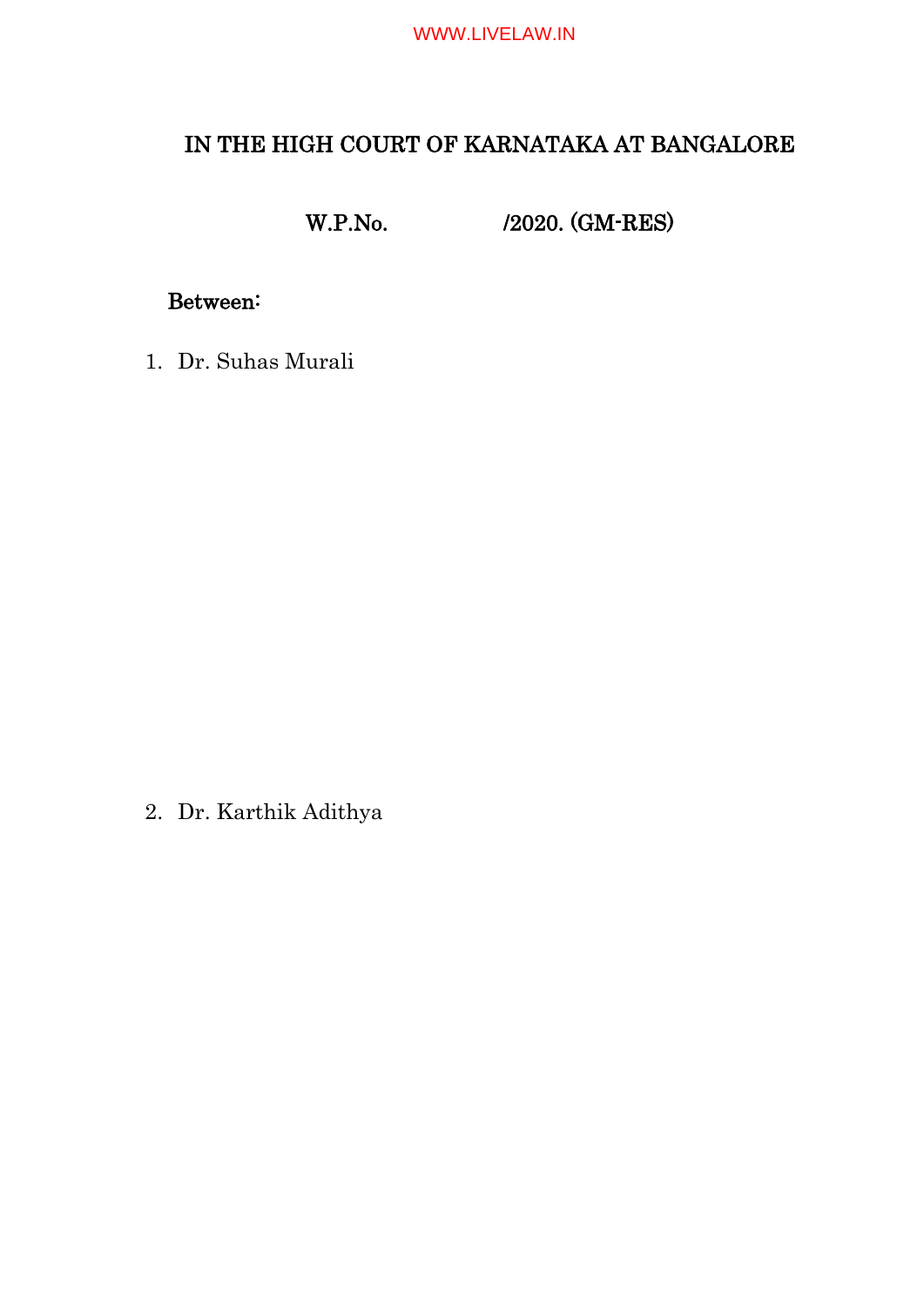....PETITIONERS

## And

- 1. The State of Karnataka through the Directorate of Medical Education, Anand Rao Circle, Bangalore -560 009. Represented by Its' Director.
- 2. The Karnataka Examination Authority 18th Cross Sampige Road, Malleshwaram, Bengaluru- 560 012. Represented by It's Chairperson.
- 3. The Medical Council of India Pocket 14 Sector 8, Dwarka Phase I, New Delhi- 110 077. Represented by It's registrar.
- 4. Karnataka Medical Council 6/6 Miller Tank Bund Road, Vasanth Nagar, Bangalore- 560 052. Represented by it's Director.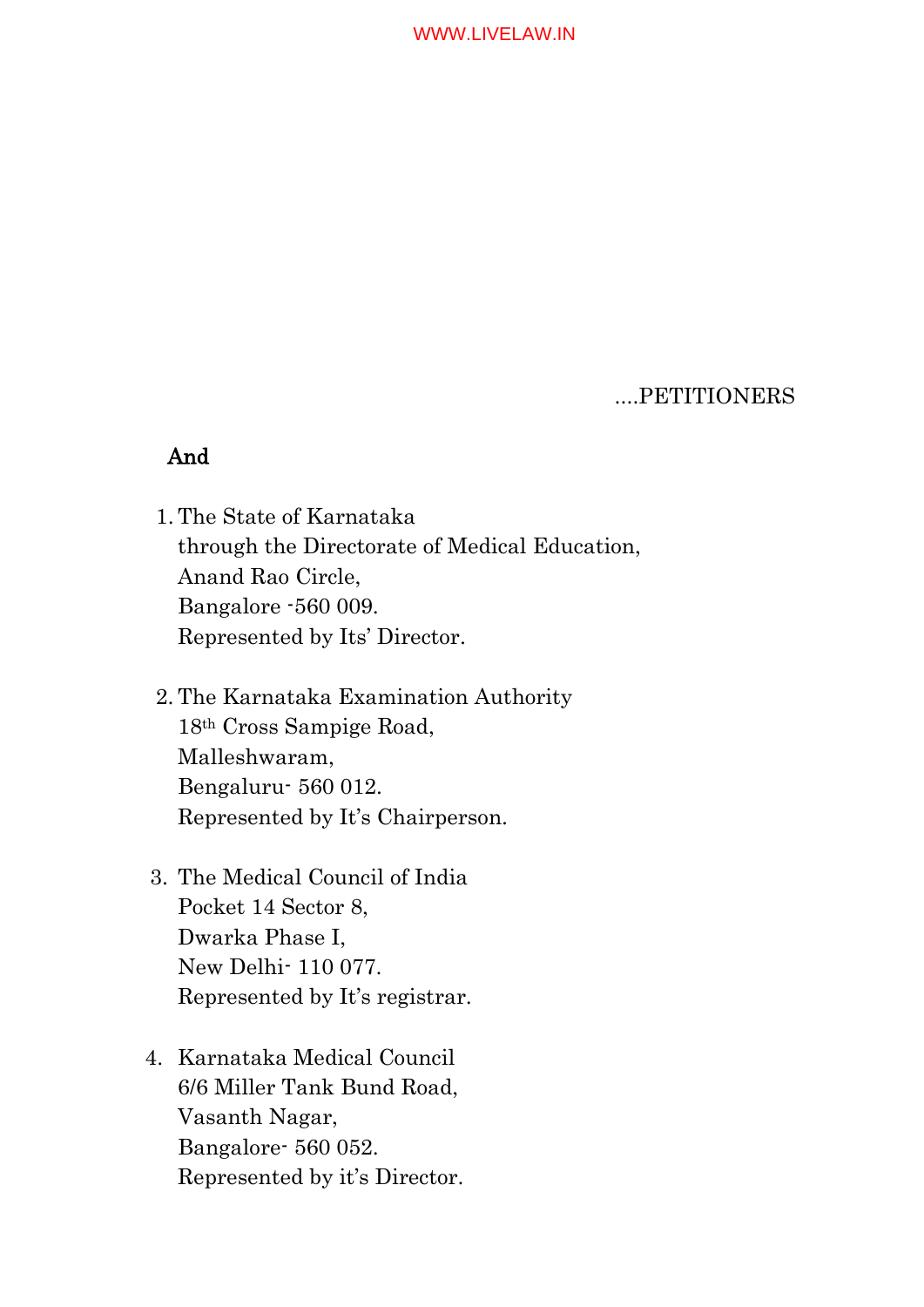- 5. Rajiv Gandhi University of Health Sciences 4th T Block, Jayanagar, Bangalore- 560 041. Represented by the Registrar.
- 6. Commissionerate of Health and Family Welfare Services Government of Karnataka, Anand Rao Circle, Bengaluru- 560 009. Represented by it's Commissioner.
- 7. Bangalore Medical College and Research Institute K.R.Market, Bangalore- 560 00 Represented by It's Director.
- 8. Bowring and Lady Curzon Medical College and Research Institute #1, Curzon Road, Shivajinagar, Bangalore- 560 00 Represented by It's Director.
- 9. Department of Health and Family Welfare Services Vikas Soudha, Ambedkar Road, Bengaluru- 560 001. Represented by it's Additional Chief Secretary.

# .....RESPONDENTS

# MEMORANDUM OF WRIT PETITION UNDER ARTICLE 226 OF THE CONSTITUION OF INDIA.

The Petitioner most humbly submits as follows: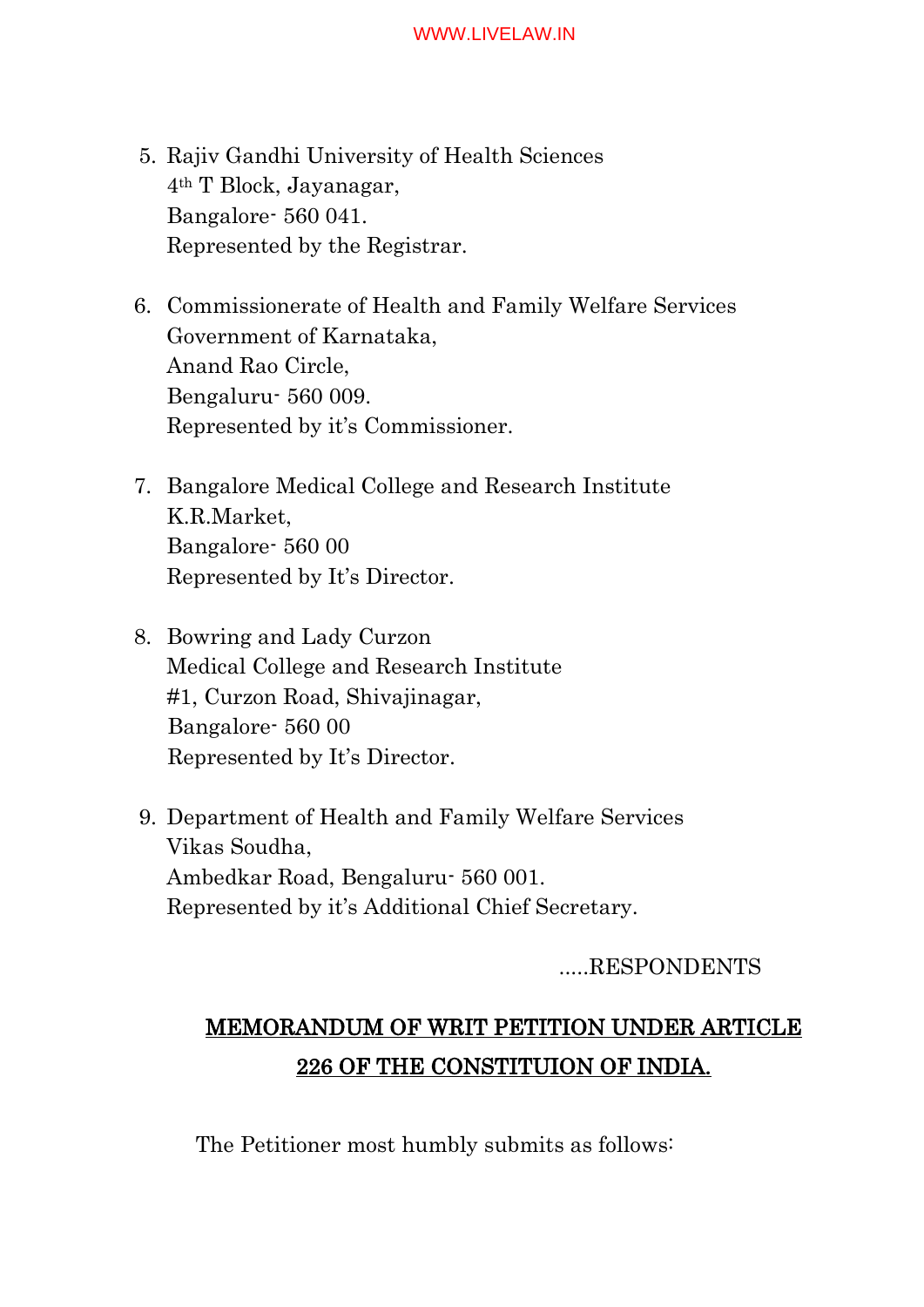1. The Petitioners have completed their Super Specialty (DM/MCh) in different subjects in the year 2019 from their respective institutions affiliated to the Fifth Respondent University. The Petitioners are graduates in Medicine (MBBS) and have also completed their post graduation (MD/MS) in different specialities and are registered as practitioners in their respective specialities with the Fourth Respondent, the Karnataka Medical Council. The Petitioners' Super Specialty qualifications and institution details are as mentioned in the table below:-

| <b>Rank of Petitioners</b> | ${\rm Super}$ | Name of Institution    |
|----------------------------|---------------|------------------------|
|                            | Specialty     | where they completed   |
|                            | Subject       | their Super Specialty  |
| <b>First Petitioner</b>    | Neurology     | Medical<br>Bangalore   |
|                            | (DM)          | College and Research   |
|                            |               | Institute, Bangalore.  |
| <b>Second Petitioner</b>   | Plastic       | Medical<br>Bangalore   |
|                            | Surgery       | College and Research   |
|                            | (M Ch)        | Institute, Bangalore.  |
| Third Petitioner           | Urology       | Vijaynagar Insitute of |
|                            | (M Ch)        | Medical<br>Sciences,   |
|                            |               | Bellary.               |
| <b>Fourth Petitioner</b>   | Urology       | Vijaynagar Insitute of |
|                            | (M Ch)        | Medical<br>Sciences,   |
|                            |               | Bellary.               |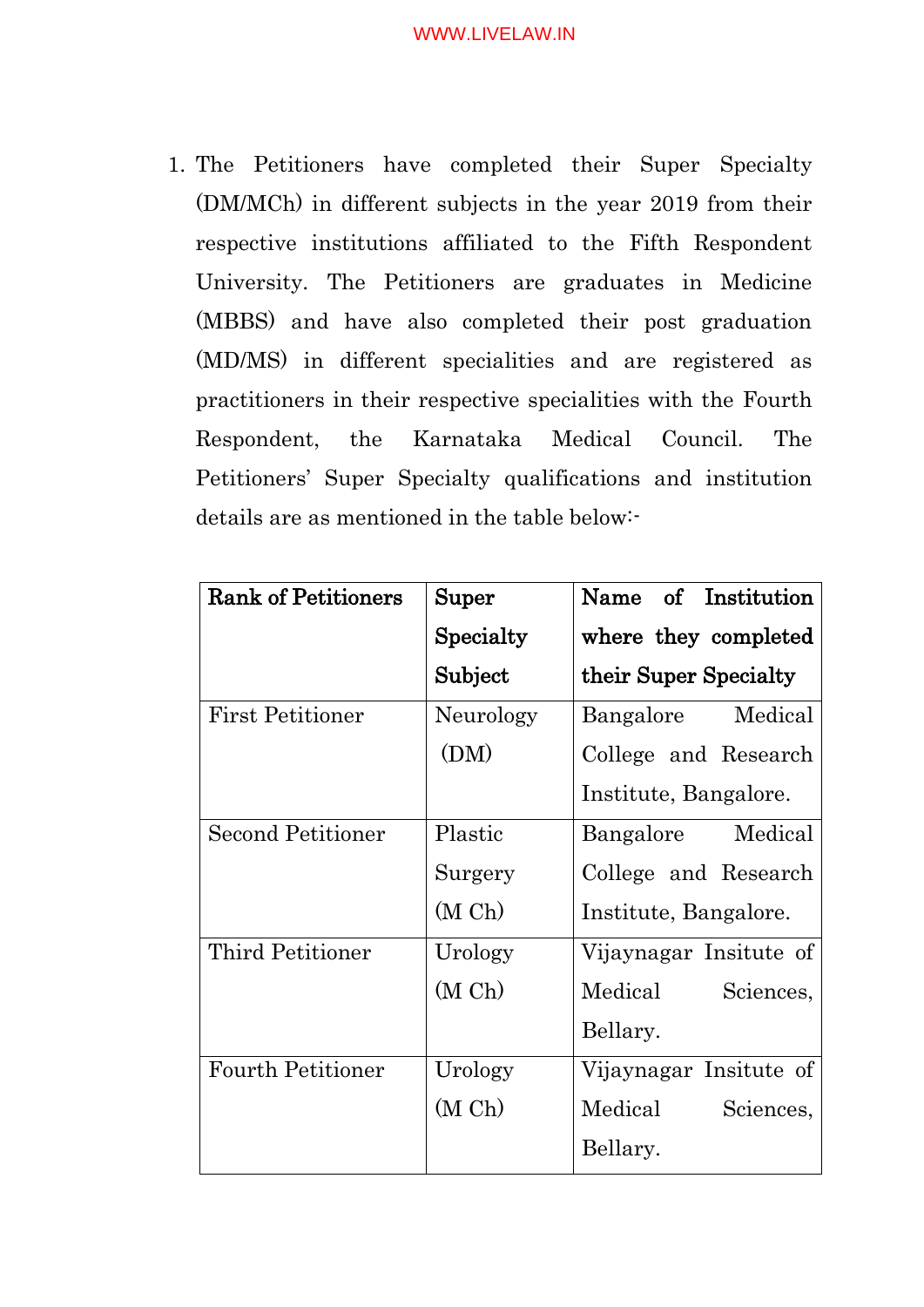| <b>Fifth Petitioner</b> | Neurology | <b>SS Institute of Medical</b> |
|-------------------------|-----------|--------------------------------|
|                         | (DM)      | Sciences, Davangere.           |

Copies of the Provisional Degree Certificate of the Petitioners in respect of their Super Specialty Medical courses are produced herewith as Annexure-A 1, A2, A3, A4 and A5.

2. It is relevant to submit here that the State Government enacted the Karnataka Compulsory Service by Candidates Completed Medical Courses Act, 2012 (hereinafter referred to as "the 2012 Act") and the Karnataka Compulsory Service Training by Candidates completed Medical Courses Rules, 2015 inter alia prescribing to the Graduate, Post Graduate and Super Specialty Graduate Medical students, a compulsory service of one year in Government Hospitals and health centres, after completion of their course. The said Act and Rules came to be challenged before this Hon'ble Court in W.P. No. 40566/2015 and other connected matters. The Hon'ble High Court of Karnataka vide the interim order dated 06/10/2015 was pleased to stay the operation of the said Act and rules and after detailed consideration has dismissed these Writ Petitions upholding the 2012 Act and the Rules, prospectively as applicable to students who finish the course after the 2012 Act's coming into force.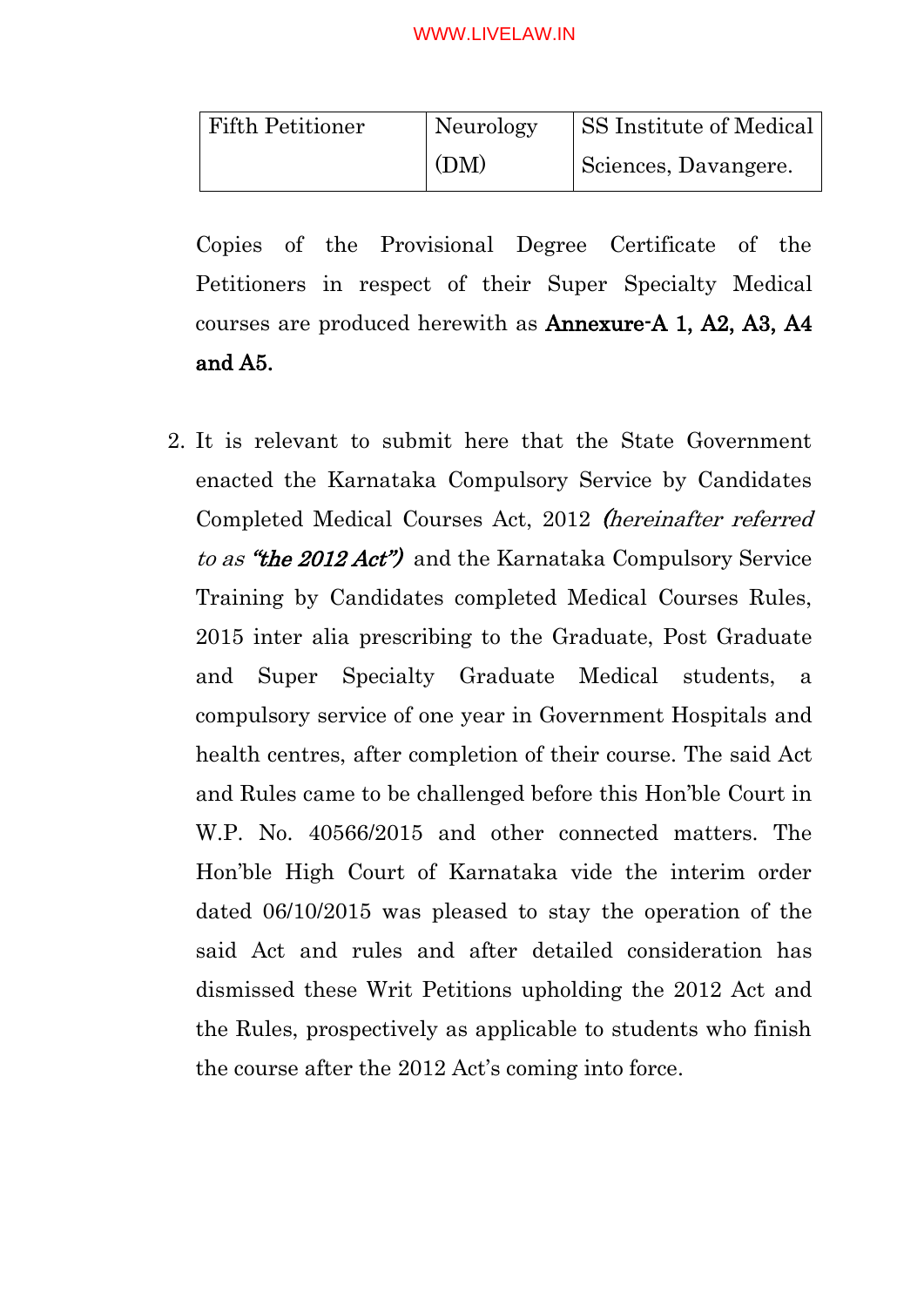- 3. The Petitioners, after completion of their respective DM Super Specialty courses in the year 2019, sought for registration with the Fourth Respondent, in their respective super specialities, under the Karnataka Medical Registration Act. The Petitioners though had all the requisite documents for registration, and despite the fact that the operation of the 2012 Act was stayed during the relevant period of their admissions, were refused registration and were directed by the Fourth Respondent to obtain an NOC from the First Respondent in respect of "compulsory one year service/rural" service completion." (as per the  $2012$  Act)
- 4. The Petitioners No.1, 3, 4 and 5 were later called for counselling as per applicable rules, to be held on 11/09/2019 by the First Respondent and after counselling were issued the allotment letter dated 16/09/2019. Copy of the allotment letter issued by the First Respondent is produced herewith as Annexure-B. The Second Petitioner whose counselling was held subsequently, was issued an allotment letter dated 24/09/2019. Copy of the Second Petitioner's allotment letter is produced herewith as Annexure- C. The Petitioners were shown to be allotted to the Seventh Respondent institution in their respective departments of specialty.
- 5. Following the allotment of posts by the First Respondent, the Petitioner Nos.1, 3, 4 and 5 and the Second petitioner were issued with appointment orders dated 19/09/2019 and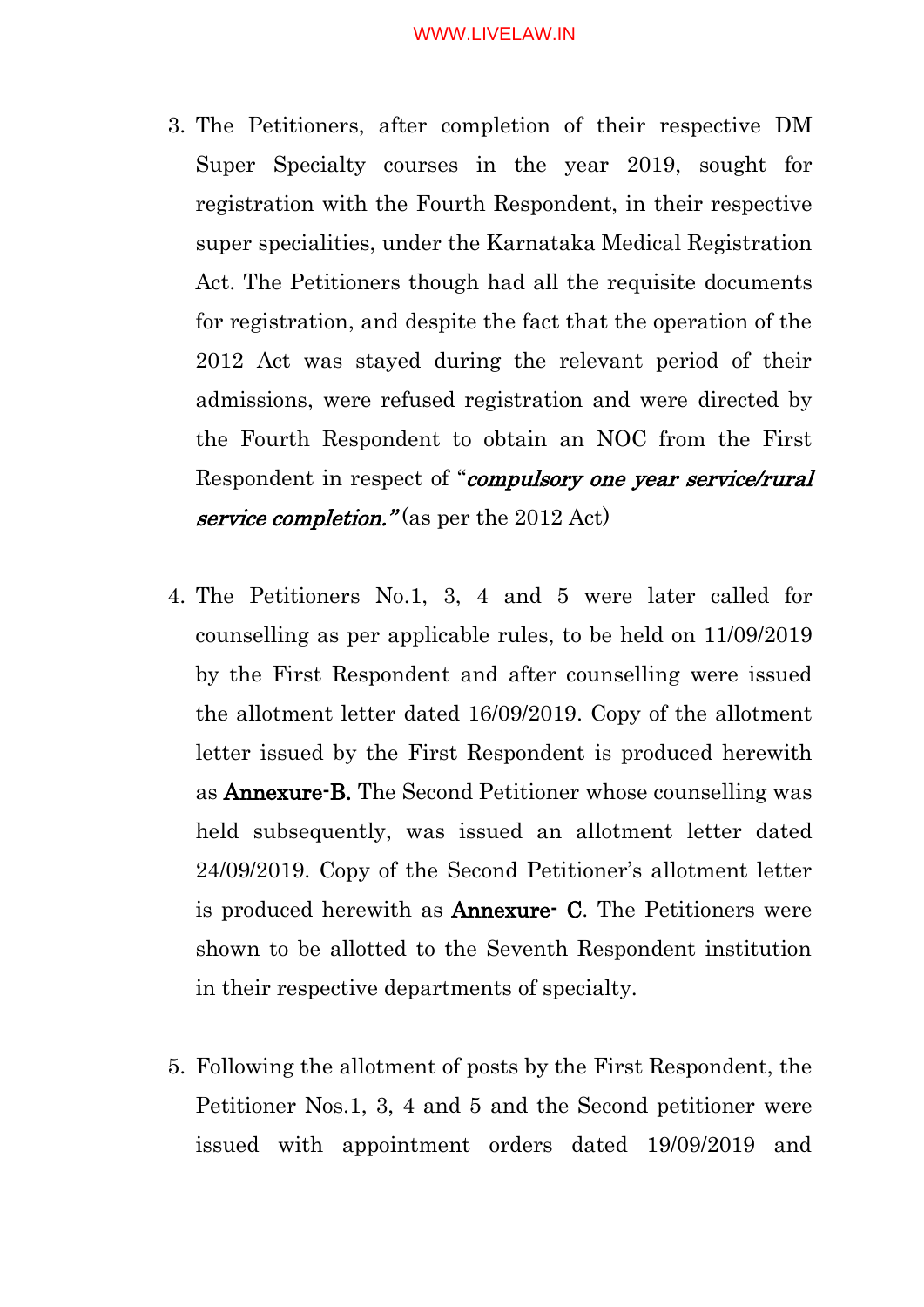24/09/2019 respectively placing their services at the disposal of the Seventh Respondent as per the pay scale indicated in the said orders of appointment (i.e Rs.55,000/- per month). Copies of the appointment orders of the Petitioners dated 19/09/2019 and 24/09/2019 are produced herewith as Annexure-D and E.

- 6. The Petitioners No.1, 2 and 5 have since been working at the Seventh Respondent institution. The Petitioners No.3 and 4 whose services were initially placed at the disposal of the Seventh respondent, pursuant to the directions of the Seventh respondent, have reported to duty with the Eight respondent. Copy of the letter dated 21/09/2019 issued by the Eight Respondent to the Seventh Respondent in respect of the Third and Fourth Petitioners' services is produced herewith as Annexure-F.
- 7. The pay scale of the Petitioners, who have been appointed under Section 5 of the 2012 Act, has been unilaterally and arbitrarily fixed by the Seventh Respondent, without adherence to the provisions of the 2012 Act. The Petitioners who raised objections in this regard at the very time of their appointment were surprised to find that the pay scale of one Dr. Vinayak B Naik, who is also appointed as per the 2012 Act, to the Department of Anaesthesia with the Seventh Respondent institution, to the very same post as these Petitioners, vide the order of appointment dated 14/11/2019 is fixed at Rs.80,000/- (Rupees Eighty Thousand Only). Copy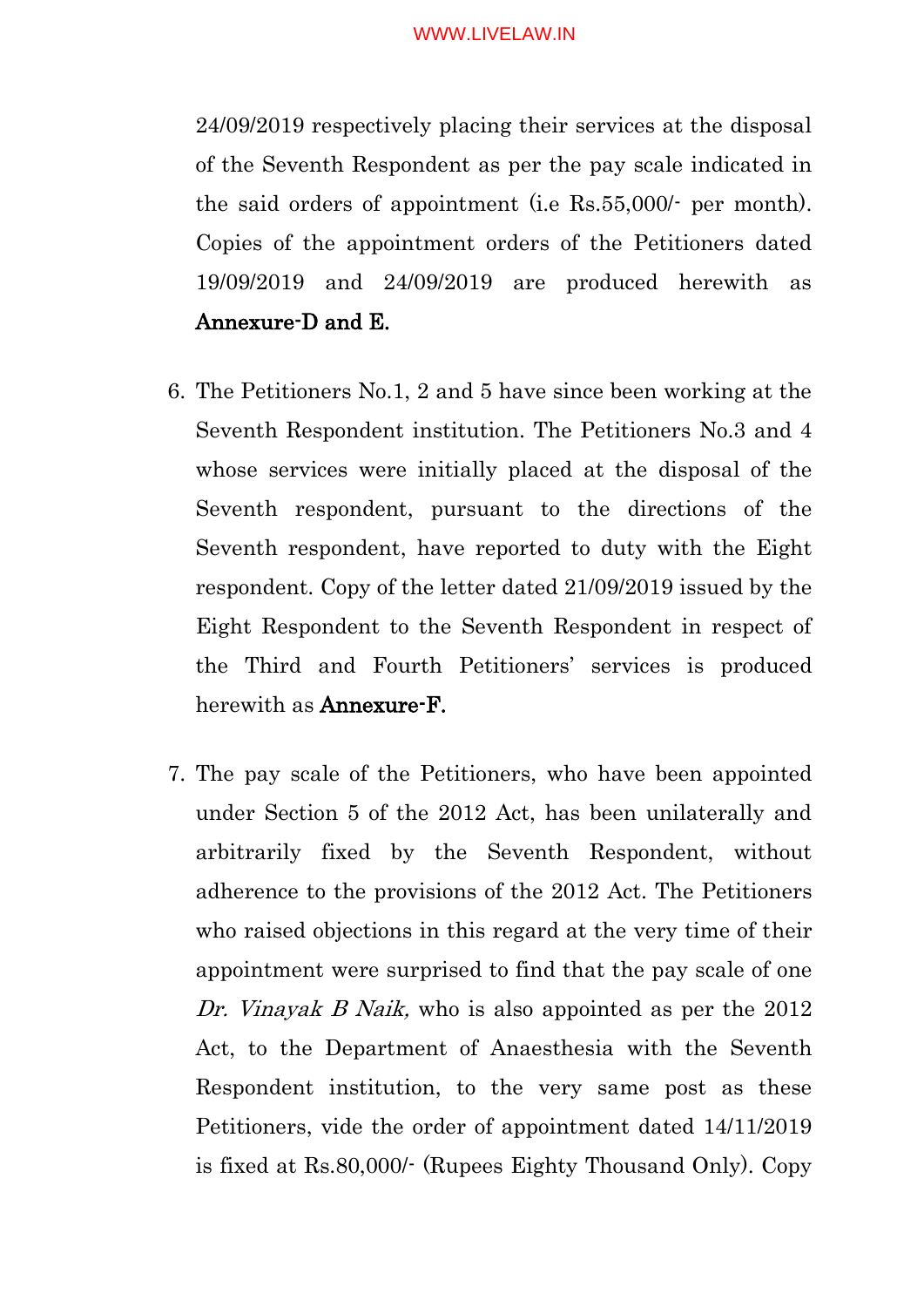of the appointment order issued to Dr. Vinayak B Naik is produced herewith as Annexure-G. The First and Fifth Petitioners brought this fact to the notice of the Seventh Respondent as early as December 2019 vide their letter dated 2nd December 2019 and sought for appropriate steps to be taken to fix their salaries in accordance with the 2012 Act. Copy of the letter dated 2nd December 2019 issued by the First and Fifth Petitioners to the Seventh Respondent is produced herewith as Annexure H.

- 8. The Petitioners intrigued by the disparity in the pay scales, applied under the Right to Information Act through their agent/counsel to the First Respondent, specifically requesting the First Respondent "to provide the details in respect of the pay scale of persons appointed as Senior Specialists (DM Super Specialty) for the current financial year 2019-20". The First Respondent issued an evasive response dated 30/12/02019 replying that "there is no provision for direct appointment to the post of Senior Specialist". Copy of the First Respondent's reply is produced herewith as Annexure-J.
- 9. The Petitioners though are continuing to serve with the Seventh and Eight Respondent Institutions in compliance of the 2012 Act. Aggrieved by the unilateral and arbitrary fixation of their pay scale, they made representations to the First and Seventh Respondents highlighting the above facts and circumstances. The Fifth Petitioner made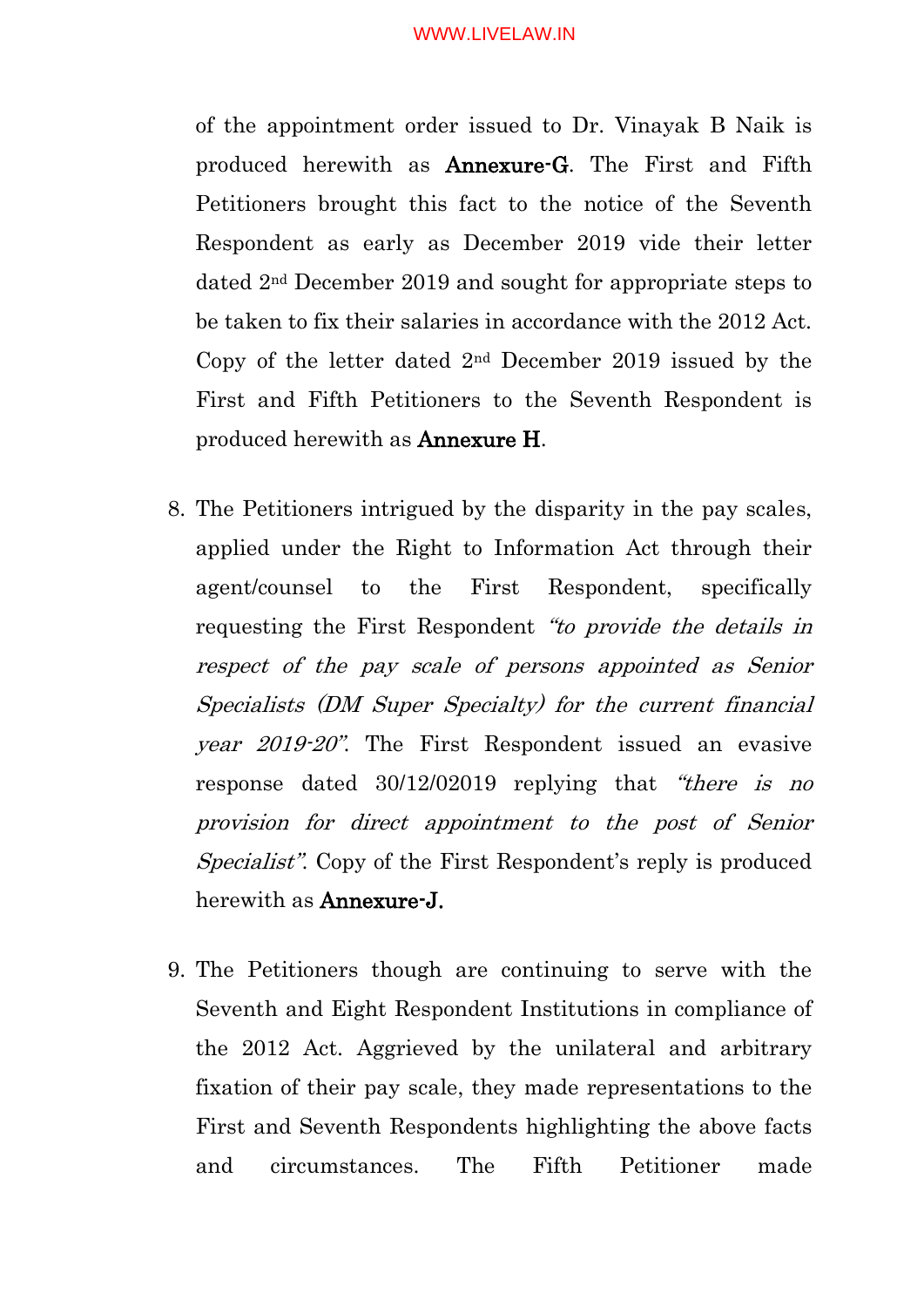representations dated 20/09/2019 and 24/09/2019 to the First and Seventh Respondents respectively highlighting the arbitrary fixation of pay and seeking for necessary actions to rectify the same. Copies of the letters dated 20/09/2019 and 24/09/2019 are produced herewith as Annexure K and L. The First to Fourth Petitioners have highlighted the above facts and made representations dated 30/01/2020 and 03/02/2020 to the Seventh and Ninth Respondents respectively. Copies of the Petitioners' representations are produced herewith as Annexure M and N.

- 10. It is relevant to note here that the Pay Scale for Senior Specialists in the Department of Health and Family Welfare Services, after revision w.e.f  $1<sup>st</sup>$  July 2017 with the monetary benefits to be admissible from 1st April 2018, is fixed at "67550-1650-72500-1900-83900-2200-97100-2500-104600". The same is forthcoming from the Government Order No. FD 06 SRP 2018 dated 19th April 2018. A copy of the Government Order is produced herewith as Annexure P. In addition to the same the Dearness Allowance payable to the State Government employees as applicable to these Petitioners is also revised and w.e.f July 2019, the Dearness Allowance is fixed at 11.25% of Basic Pay. Copy of the Government Order dated 19th October 2019 in No.FD 15 SRP 2019 is produced herewith as **Annexure Q**.
- 11. Despite the repeated representations, the First, Seventh and Ninth Respondents have failed to respond to the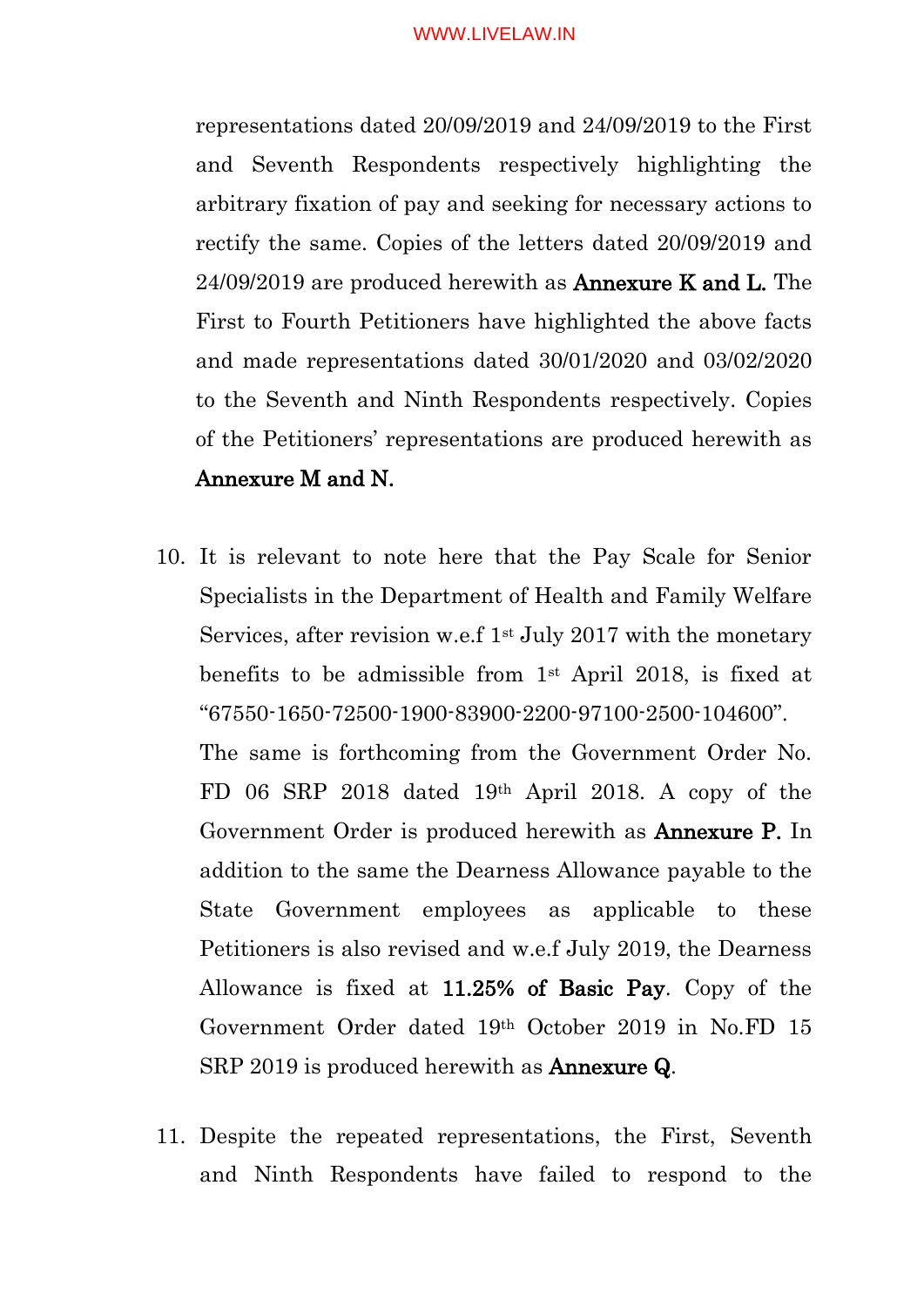Petitioners or to resolve their grievances. It is relevant to submit here that the said pay scale, as is fixed now, is also contrary to the provisions of the very same Act under which the Petitioners have been called for compulsory service. Aggrieved, the Petitioners are before this Hon'ble Court.

12. The Petitioners have not filed any other Petition before this Hon'ble Court or any other Court of forum on the same cause of action. The Petitioners have no other alternate or efficacious remedy but to approach this Hon'ble Court. Hence this Writ Petition.

## GROUNDS

13. The Petitioners who have completed their DM Super Specialty course from the different institutions under the Fifth Respondent University, have been appointed by the State Government to give effect to the Karnataka Compulsory Service Training by Candidates completed Medical Courses Act, 2012. The 2012 Act provides for appointment of medical graduates who have completed their super specialty course/DM course as Senior Specialists for a period of one year under the compulsory service scheme. The State Government appointed the Petitioners as Assistant Professors with the Seventh Respondent institution for a one year period in the pay scale of Rs.55,000/- (Rupees Fifty Five Thousand Only) per month. **Section 5** of the said Act which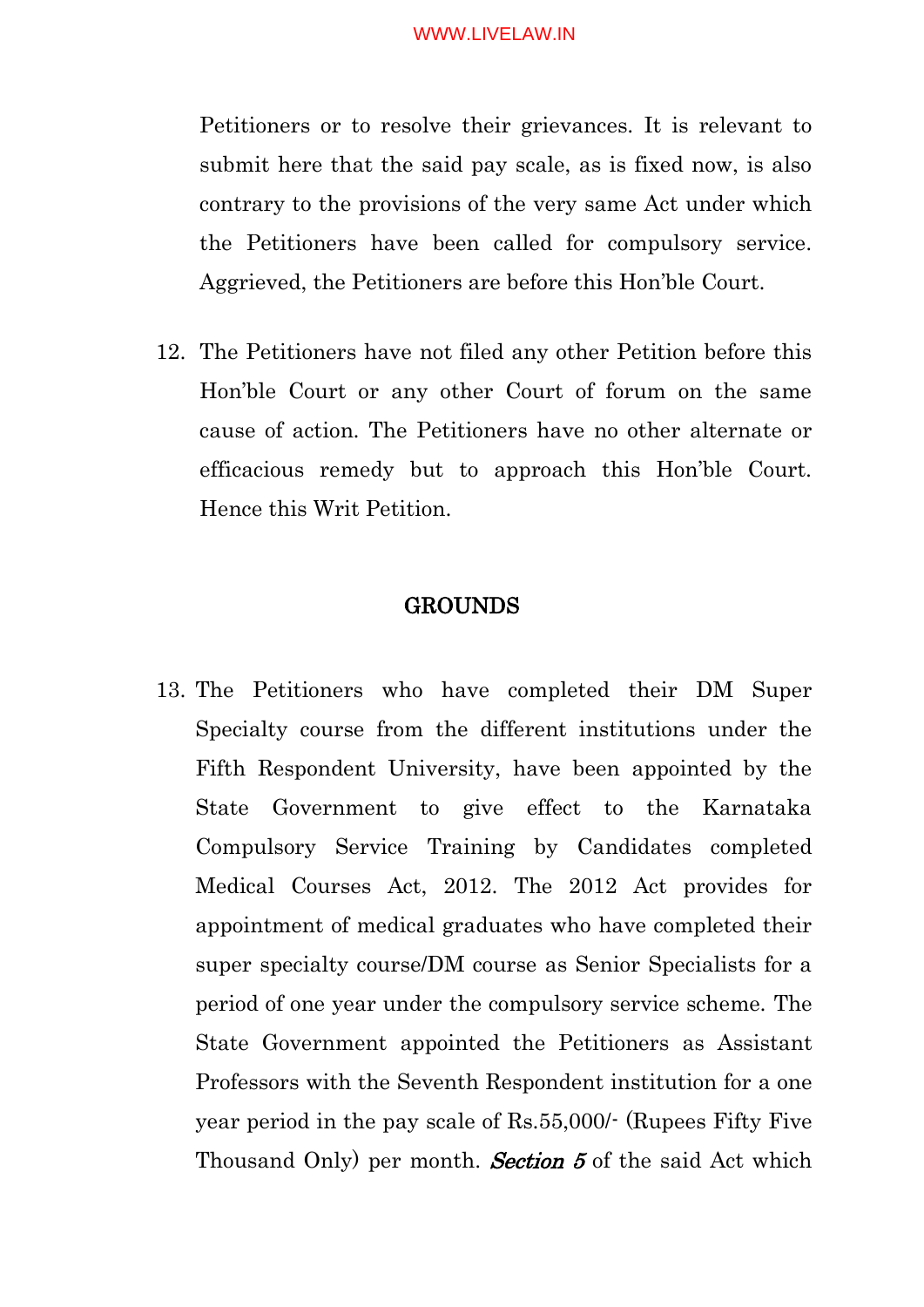specifically covers those candidates who have completed Super Specialty courses stipulates that the candidate shall be paid such stipend as may be prescribed equal to hundred rupees less than minimum of gross salary of senior specialist of the Health and Family Welfare Department.

14. Section 5 of the 2012 Act, stipulates that every candidate undergoing compulsory service after completing Super Specialty Course, "shall be paid such a stipend as maybe prescribed equal to hundred rupees less then minimum of gross salary of specialist of Health and Family Welfare Department". Under the Government order dated 19th April 2018, copy annexed as Annexure P, the pay scale applicable to Senior Specialist in the Health and Family Welfare Department is Rupees "67,550-1650-72500-1900-83900-2200- 97100-2500-104600". On the basic pay a per the above pay scale, in terms of Government Order dated 19th October 2019, Senior Specialist is paid dearness allowance at the rate of 11.25% of the basic pay with effect from 1st July 2019. Copy annexed as Annexure Q. This is due for further revision from 1st January 2020. In addition to the basic pay at minimum of Rs.67,550/- (Rupees Sixty Seven Thousand Five Hundred and Fifty) and dearness allowance thereon, Senior Specialist is also paid House Rent Allowance, City Compensatory Allowance, etc. The Petitioners are entitled to be paid all these amounts that are paid to a Senior Specialist with nominal deduction of Rupees One Hundred Only on the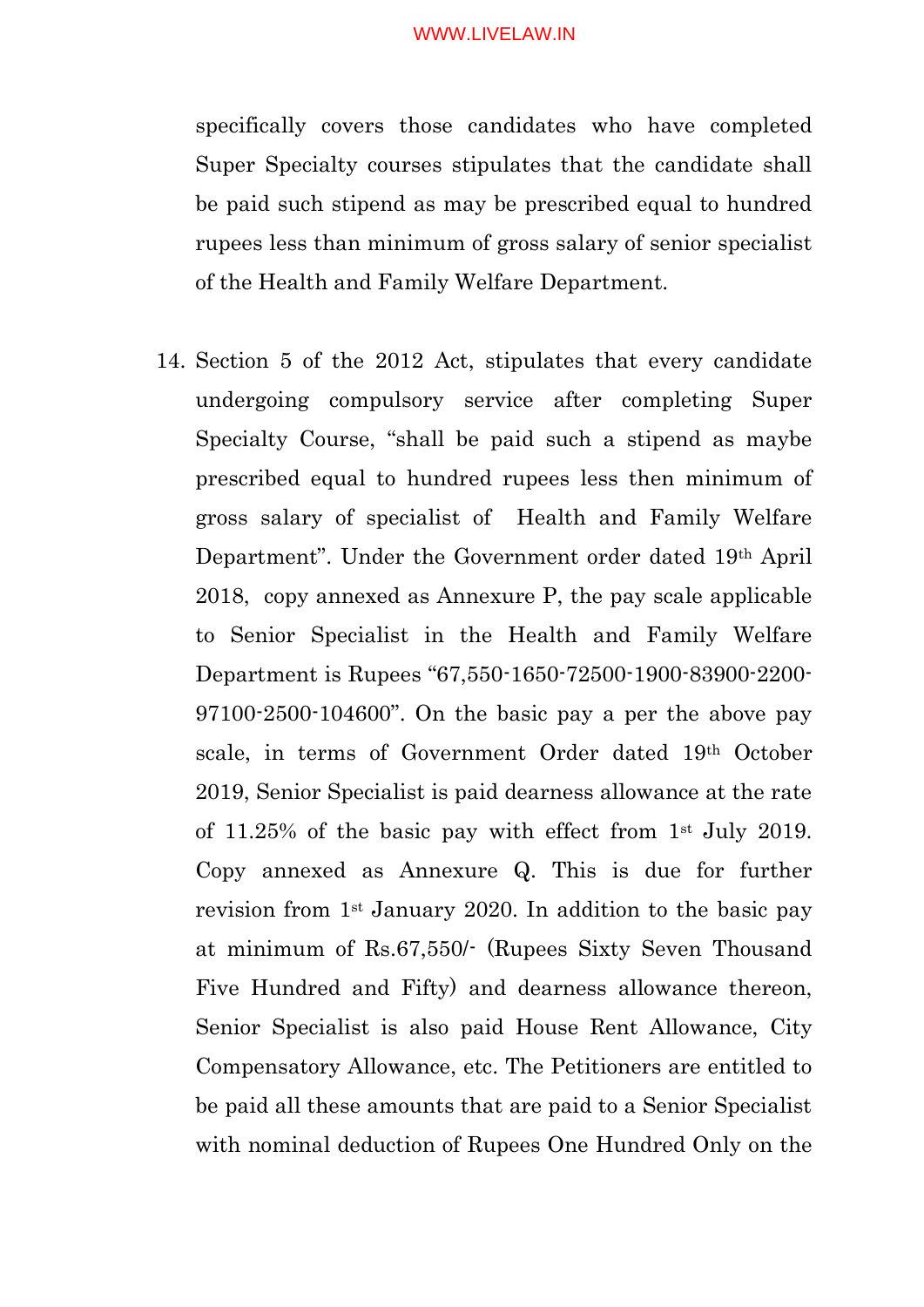gross salary, therefore the condition imposed in orders of appointment stipulating the stipend at Rupees Fifty Five Thousand only per month is not only discriminatory and arbitrary but also contrary to Section 5 of the Act. The nature of work and the duties of both regular employees with the State Government and those appointed under the compulsory service scheme are identical. The enactment is a reflection of the constitutional goal of "equal pay for equal" work" which the legislation sought to achieve. Any government order or rule that the Respondents may rely upon in support of the stipend indicated in the appointment/allotment letter is void as being violative of Section 5 of the 2012 Act.

- 15. The Petitioners' appointment/allotment letter indicates the stipend to be a amount of Rs.55,000/- pm (Rupees Fifty Five Thousand Only per month), whereas, as mentioned above, Dr. Vinayak B Naik who has been appointed to the department of Anansthesia under the very same Act of 2012, in whose case also, Section 5 of the 2012 Act applies, has been appointed with a pay of Rs.80,000/- (Rupees Eighty Thousand Only) per month. The same is a clear case of discrimination against the Petitioners and is in violation of their Constitutional Rights guaranteed under Article 14.
- 16. The fixation of Petitioners' salary at Rupees Fifty Five Thousand per month is arbitrary, in violation of their constitutional rights and is also against the provisions of the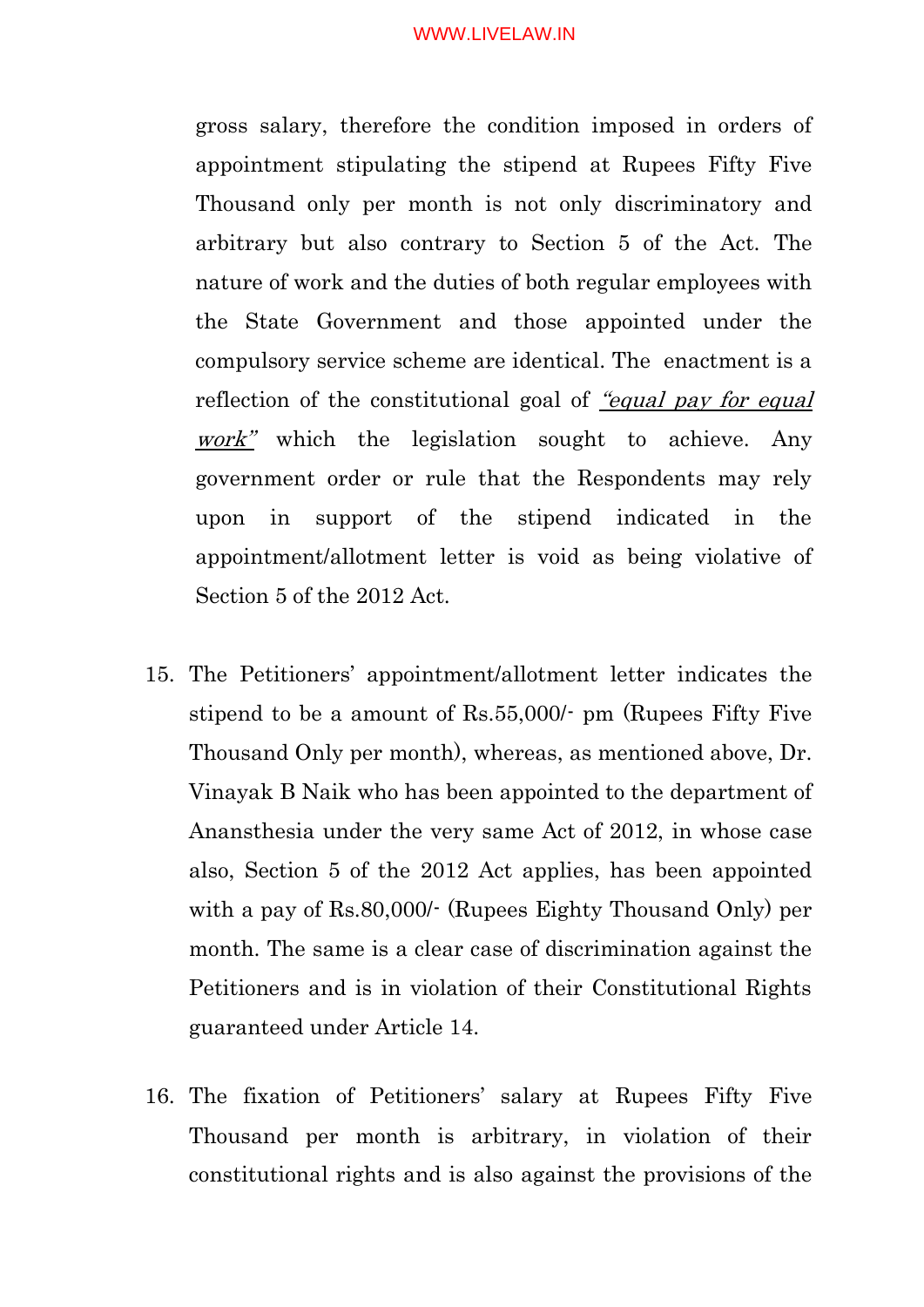Karnataka Compulsory Service by Candidates Completed Medical Courses Act, 2012.

# GROUNDS FOR INTERIM PRAYER

17. The pay scale of one Dr. Vinayak B Naik, who is also appointed to the very same post as these Petitioners as per the 2012 Act, to the Department of Anaesthesia with the Seventh Respondent institution, vide the order of appointment dated 14/11/2019, is fixed at Rs.80,000/- (Rupees Eighty Thousand Only). The same is evident from Annexure G to this Writ Petition. The Petitioners' appointment/allotment letter indicates the stipend to be an amount of Rs.55,000/- pm (Rupees Fifty Five Thousand Only per month). Undeniably, at the very minimum, the Petitioners are entitled to the same salary/pay as the said Dr. Vinayak B Naik.

## PRAYER

Wherefore it is most respectfully prayed that this Hon'ble Court be please to:

i. Issue a Writ in the nature of mandamus directing the First Respondent to fix the Petitioners' pay scale in accordance with Section 5 of the Karnataka Compulsory Service by Candidates Completed Medical Courses Act, 2012.